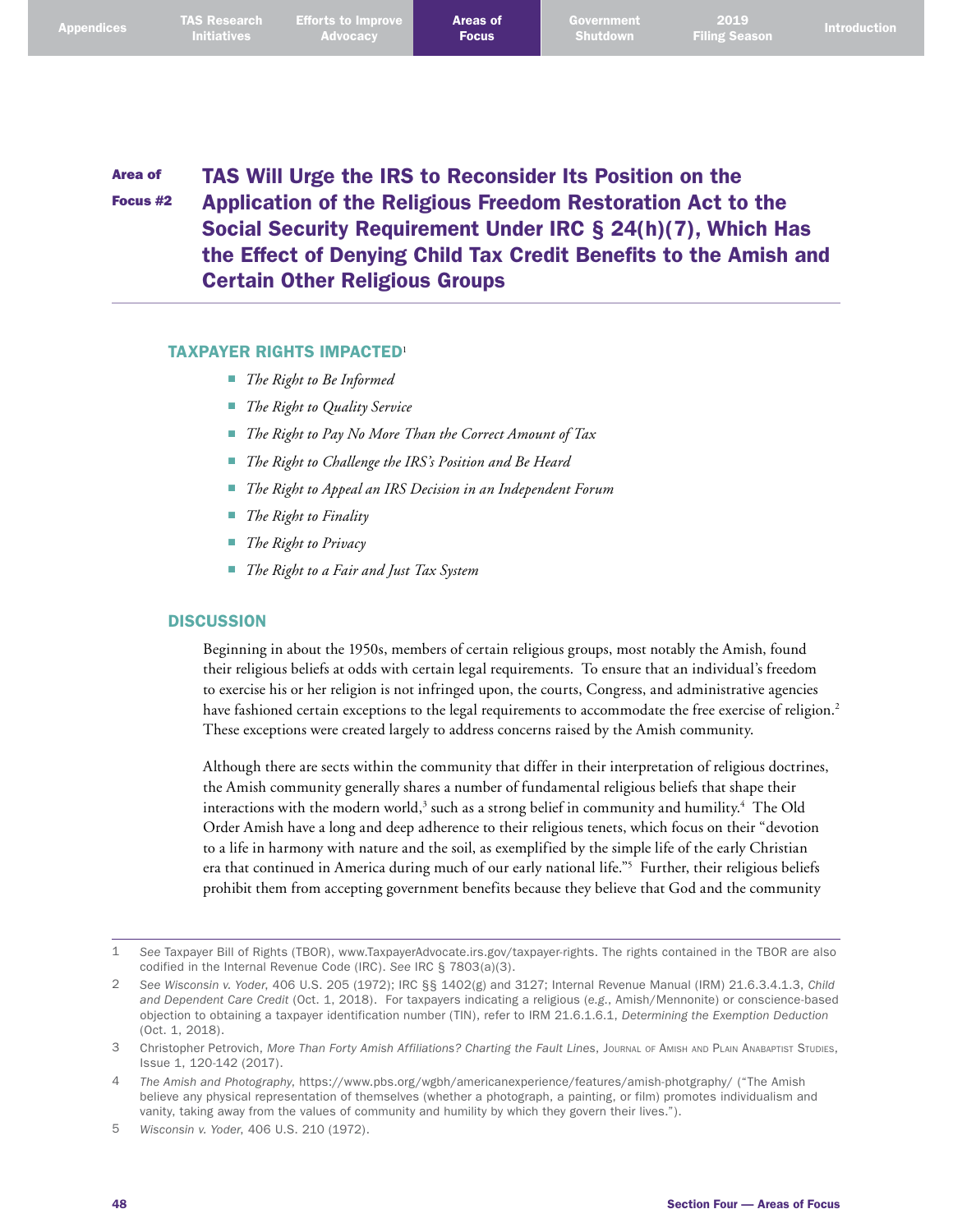should care for those in need. One consequence of observing these core beliefs is that most individuals in the Amish community refrain from accepting Social Security benefits and in some cases from obtaining a Social Security number (SSN), at least until later in life. 6

To accommodate this deeply held belief, Congress passed Internal Revenue Code (IRC) §§ 1402(g) and 3127, which relieve qualifying religious individuals from complying with the old-age, survivors, and disability insurance obligation.<sup>7</sup> As the legal landscape continues to evolve, the Amish continue to encounter tension between their religious tenets—most notably their abstinence from participating in the Social Security system, including applying for SSNs—and their ability to navigate the tax system.<sup>8</sup>

Most recently, the Tax Cuts and Jobs Act of 2017 (TCJA) imposed a requirement that taxpayers must include an SSN for every qualifying child for whom they claim the Child Tax Credit (CTC). 9 This Area of Focus analyzes the impact of this SSN requirement and the IRS's implementation of the provision of that requirement. As we will clearly show, the IRS has put in place procedures to implement this requirement that impermissibly offer an exception to the SSN requirement to an unprotected class (parents of a child who is born and dies in the same year or in the consecutive year) while denying such an exception to a protected class (Amish parents that do not have an SSN for their children pursuant to their religious beliefs).

## Taxpayers Are Now Required to Include a Social Security Number for Every Qualifying Child for Whom They Claim the Child Tax Credit, Thereby Conflicting With the Religious Beliefs of Some Individuals

The TCJA amended IRC § 24 by requiring a taxpayer who is claiming a CTC for a qualifying child to provide the child's SSN on the return. 10 Prior to this amendment, IRC § 24 only required that a taxpayer identification number (TIN) be provided, and the IRS developed a procedure that allowed Amish taxpayers to claim the CTC without placing an identifying number on the dependent line of the return. 11 The stated purpose for the TCJA amendment was to prevent taxpayers who are not eligible

<sup>6</sup> Peter J. Ferrara, *Social Security and Taxes, in* The Amish and the State 125, 129 (Donald B. Kraybill ed., John Hopkins Press 2d ed. 2003).

<sup>7</sup> IRC § 3101 requires a 6.2 percent tax on an employee's wages to fund old-age, survivors, and disability insurance.

<sup>8</sup> Although the issues raised in this discussion may affect other religious groups, this piece will primarily focus on issues facing and affecting the Amish, as it is this community that has historically found themselves in conflict with the tenets of their religion and obligations imposed on them by law.

<sup>9</sup> Tax Cuts and Jobs Act (TCJA), Pub. L. No. 115-97, § 11022(a), 131 Stat. 2054, 2073-2074 (2017).

<sup>10</sup> IRC § 24(h)(7). The IRS accepted an Individual Taxpayer Identification Number (ITIN), Social Security Number (SSN), or Adoption Taxpayer Identification Number (ATIN).

<sup>11</sup> *See* IRM 21.6.3.4.1.3, *Child and Dependent Care Credit* (Oct. 1, 2017). For taxpayers indicating a religious (*e.g*., Amish/ Mennonite) or conscience-based objection to obtaining a TIN, refer to IRM 21.6.1.6.1, *Determining the Exemption Deduction* (Oct. 1, 2017). Currently, when an individual believes they should be exempt from paying employment taxes on grounds of their religious beliefs, they will file Form 4029, *Application for Exemption from Social Security and Medicare Taxes and Waiver of Benefits, with the Social Security Administration (SSA).* The form must include evidence of membership in and adherence to the tenets and teachings of the religion and a waiver of all benefits and payments under the Social Security Act. The Commissioner of Social Security must also find the following: the sect's beliefs are required; the members have practiced them for a substantial period; and the sect has been in existence since December 31, 1950. Once the Form is approved by SSA, it will then be sent to the IRS for its approval. Generally, a Form that is approved by SSA will also be approved by IRS. Historically, when claiming the dependency exemption for a dependent who does not have an SSN, an Amish taxpayer will write "Amish Form 4029" in the dependency line.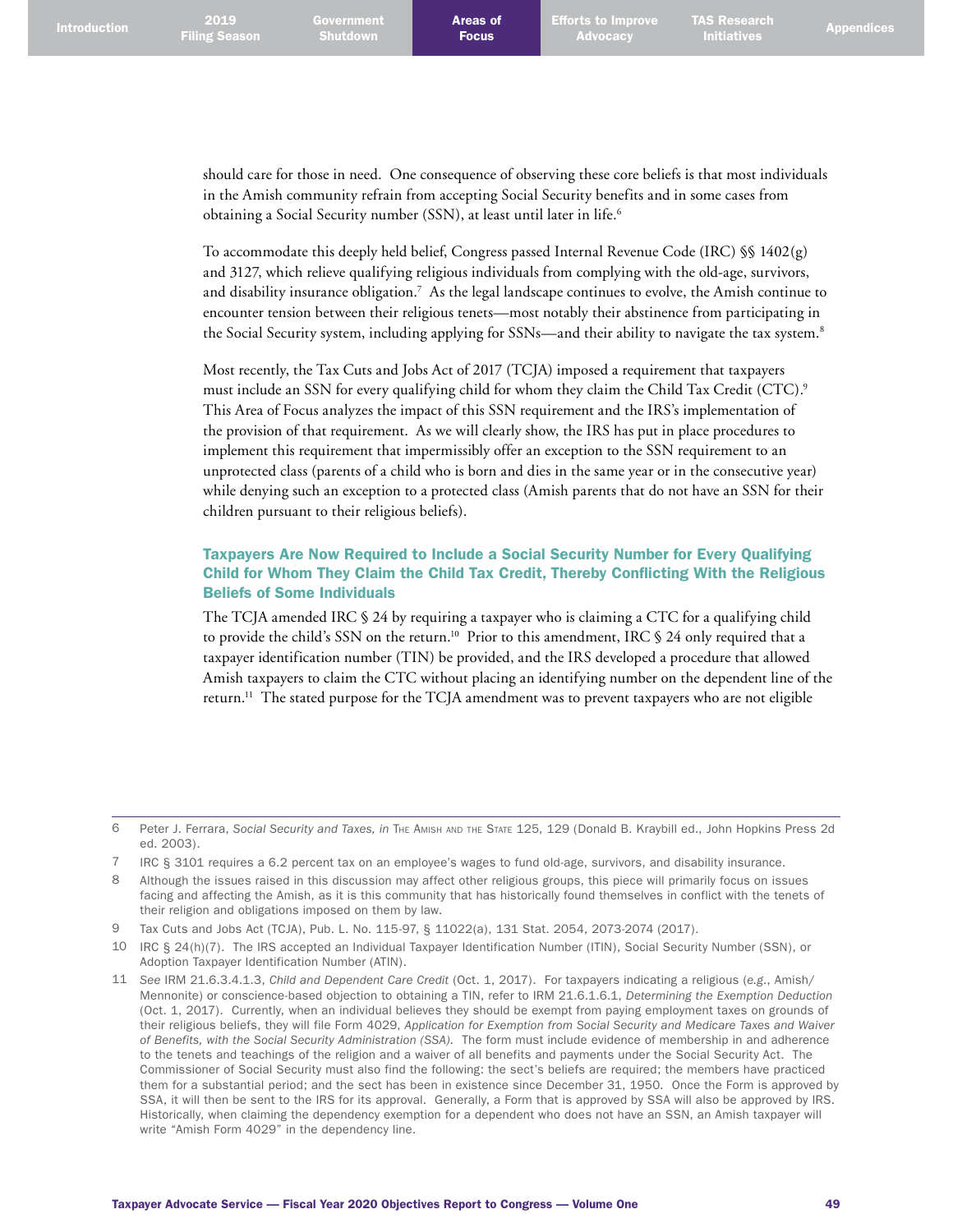**Advocacy** 

2019

to obtain a work-eligible SSN from improperly or fraudulently claiming the CTC or the American Opportunity Tax Credit (AOTC). 12

In 2018, the National Taxpayer Advocate asked IRS senior leadership to address the impact of the CTC SSN requirement on the Amish community, specifically requesting it implement an administrative workaround for taxpayers with religious objections to an SSN, as the IRS has done in the past. At the end of 2018, the National Taxpayer Advocate was advised the IRS had created a process that would allow Amish taxpayers to claim the CTC. 13

On February 6, 2019, notwithstanding the IRS's December communication, the IRS issued guidance to its employees instructing the *suspension* of amended returns where the taxpayer:

- Claims the CTC, Additional Child Tax Credit, or the Credit for Other Dependent;
- Does not provide an  $SSN(s)$  for the dependent(s); and
- Identifies as Amish or Mennonite, has a Form 4029/4029 exemption, or has a religious or conscience-based objection. 14

The IRS Wage & Investment Division (W&I) also informed TAS that the IRS would be suspending both amended and original tax year 2018 returns that meet the above criteria and would not correspond with the taxpayer during the time the return was in suspense status. On March 7, 2019, the National Taxpayer Advocate alerted Congress to this issue when she testified before the House Ways and Means Subcommittee on Oversight. 15

On March 29, 2019, the IRS Office of Chief Counsel (Chief Counsel) issued program manager technical advice (PMTA) to an IRS executive responsible for implementing this new provision concluding "… the [IRS] need not provide administrative relief for these taxpayers."16 The IRS has

15 *The Tax Filing Season: Hearing Before the H. Subcomm. on Government Oversight of the H. Comm. on Ways and Means*, 116th Cong. 22-27 (2019) (testimony of Nina E. Olson, National Taxpayer Advocate).

<sup>12</sup> H.R. Rep. No. 115-409, at 141-142 (2017). Individuals must list their SSN on a tax return, and individuals who must file a return but do not have an SSN must apply for an ITIN from the IRS. Individuals who are eligible to obtain an SSN are not eligible to receive an ITIN. IRC § 6109. Receiving an ITIN does not authorize an individual to work in the United States or receive Social Security benefits. To obtain the Child Tax Credit (CTC) in 2018, the taxpayer must list on the return as the child's identifying number an SSN that is valid for employment in the United States. *See* H.R. Rep. No. 115-466, at 230-233 (2017). The requirement to have a work-eligible SSN to claim the CTC is similar to the requirement to have a work-eligible SSN to obtain the Earned Income Tax Credit (EITC), which was added to the IRC under the Personal Responsibility and Work Opportunity Reconciliation Act, Pub. L. No. 115-97, 110 Stat. 2105 (1996). The House Report states that the requirement to provide an SSN to claim the EITC was to ensure that only individuals who were authorized to work in the United States should be able to claim the credit. H.R. Rep. No. 104-651, at 1457 (1996).

<sup>13</sup> Email communication from Deputy Chief Counsel to National Taxpayer Advocate (Dec. 18, 2018). The IRS plans to largely continue its practice of allowing taxpayers with a religious exemption who have an approved Form 4029 on file, and did not provide an SSN for their dependents, to claim the CTC. Taxpayers who object to providing the dependent's SSN for religious reasons will receive a slightly modified Letter 3050C to confirm the taxpayer's U.S. citizenship. IRM 21.6.1.6.1(8) (Oct. 1, 2018) requires the IRS to issue letter 3050C requesting specific documentation "in paragraph 1" of that letter. The letter requests that the taxpayer submit the child's birth certificate or green card, hospital medical records documenting the birth of the child or other public record documenting the birth of the child, school records, childcare records, a letter from a government benefits provider, cancelled child support checks, or medical records or statement from a health care provider verifying the child's address.

<sup>14</sup> SERP Alert 19A0070 (Feb. 6, 2019).

<sup>16</sup> Program Manager Technical Advice (PMTA), *Administration of the Child Tax Credit for Objectors to Social Security Numbers*, POSTS-117474-18, PMTA 2019-2 (Mar. 29, 2019) (concluding, among other things that "[i]n implementing [IRC] section 24(h)(7), the [IRS] has compelling governmental interests to ensure uniform and orderly tax administration and to prevent improper CTC claims. For the [IRS], the least restrictive, and the only, means to further those compelling interests is to require a qualifying child's eligible SSN.").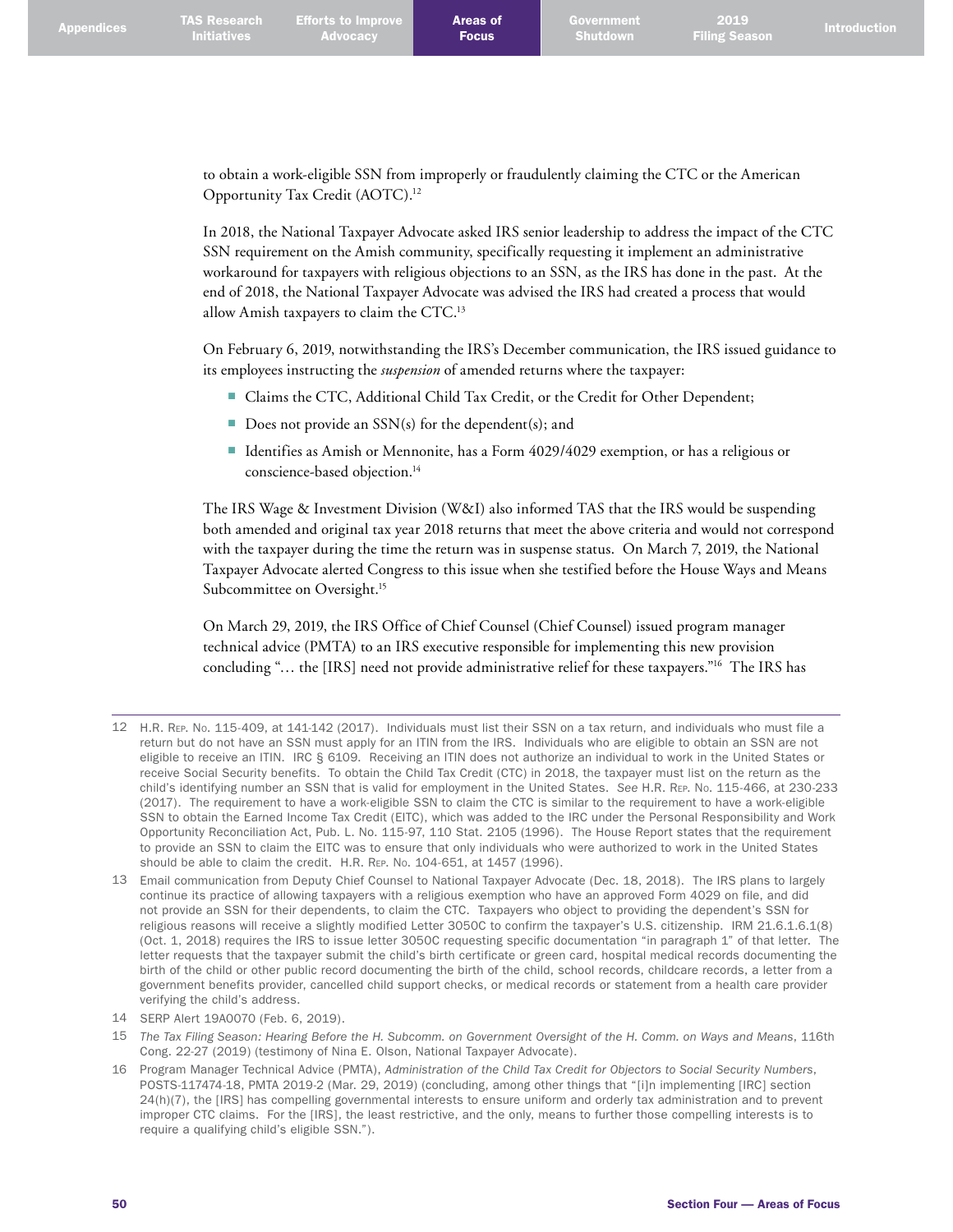since revised its guidance to reflect this advice<sup>17</sup> and is disallowing the CTC where the qualifying children do not have SSNs. Under the TCJA, the maximum CTC for 2018 was \$2,000 per child. Without an SSN, the taxpayer can only receive a partial \$500 credit allowed for a dependent, a significant reduction of 75 percent. 18

The National Taxpayer Advocate profoundly disagrees with Chief Counsel's conclusion that the IRS does not need to administratively accommodate taxpayers with religious or conscience-based objections to obtaining SSNs and believes the legal advice's analysis inaccurately interprets the IRS's obligation to comply with the Religious Freedom Restoration Act of 1993 (RFRA). 19 The discussion below describes the evolution of free exercise claims, how such claims are analyzed when applying RFRA*, and relevant United States Supreme Court decisions.*

# *The Evolution of Free Exercise of Religion Claims*

Beginning in the 1960s, the U.S. Supreme Court decided several landmark free exercise of religion cases, several of which directly involved the Amish. The first landmark case on this issue was *Sherbert v. Verner.*20 In *Sherbert*, a member of the Seventh-day Adventist Church, which forbids working on Saturday in observance of the sabbath, was fired after refusing to work on Saturdays.<sup>21</sup> Ms. Sherbert could not find any other work that did not require her to work on Saturday. 22 She applied for unemployment compensation, but her claim was denied because the state's law provided that a claimant is ineligible for unemployment if he or she has failed, without good cause, to accept other available work offered. 23

The Court held that denial of Ms. Sherbert's unemployment claim represented a substantial burden upon her free exercise of religion. 24 Justice Brennan, who wrote the majority opinion, stated, "to condition the availability of benefits upon this appellant's willingness to violate a cardinal principle of her religious faith effectively penalizes the free exercise of her constitutional liberties."25 The Court next considered whether the state had a compelling interest to justify the substantial infringement on Ms. Sherbert's First Amendment right and determined the state did not. 26 Further, this opinion established what is known as the *Sherbert* Test, which requires the demonstration of a compelling interest and a narrow tailoring of a law that substantially burdens an individual's free exercise of religion.

Now is not the first time the Amish community and its deeply held religious beliefs have been at odds with a legal requirement. In the landmark Supreme Court decision *Wisconsin v. Yoder*,<sup>27</sup> the Amish challenged a Wisconsin compulsory school attendance law requiring children to attend school up until the age of 16 on the basis that this requirement infringed upon their First Amendment right to the free

17 IRM 3.12.3.26.17.6,(2) *TIN Requirements (EC 287)* (Apr. 15, 2019).

- 22 *Id*.
- 23 *Id*. at 400 (1963).
- 24 *Id*. at 403 (1963).
- 25 *Id*. at 406 (1963).
- 26 *Id*. at 406-409 (1963).
- 27 *Wisconsin v. Yoder*, 406 U.S. 205 (1972).

<sup>18</sup> IRC § 24(h)(2), (4), and (7).

<sup>19</sup> PMTA, *Administration of the Child Tax Credit for Objectors to Social Security Numbers*, POSTS-117474-18, PMTA 2019-2 (Mar. 29, 2019); Religious Freedom Restoration Act of 1993, Pub. L. No. 103-141, 107 Stat. 1488 (1993), codified at 42 U.S.C. §§ 2000bb et seq; *Burwell v. Hobby Lobby Stores, Inc*., 573 U.S. 682 (2014).

<sup>20</sup> *Sherbert v. Verner*, 374 U.S. 398 (1963).

<sup>21</sup> *Id*. at 399 (1963).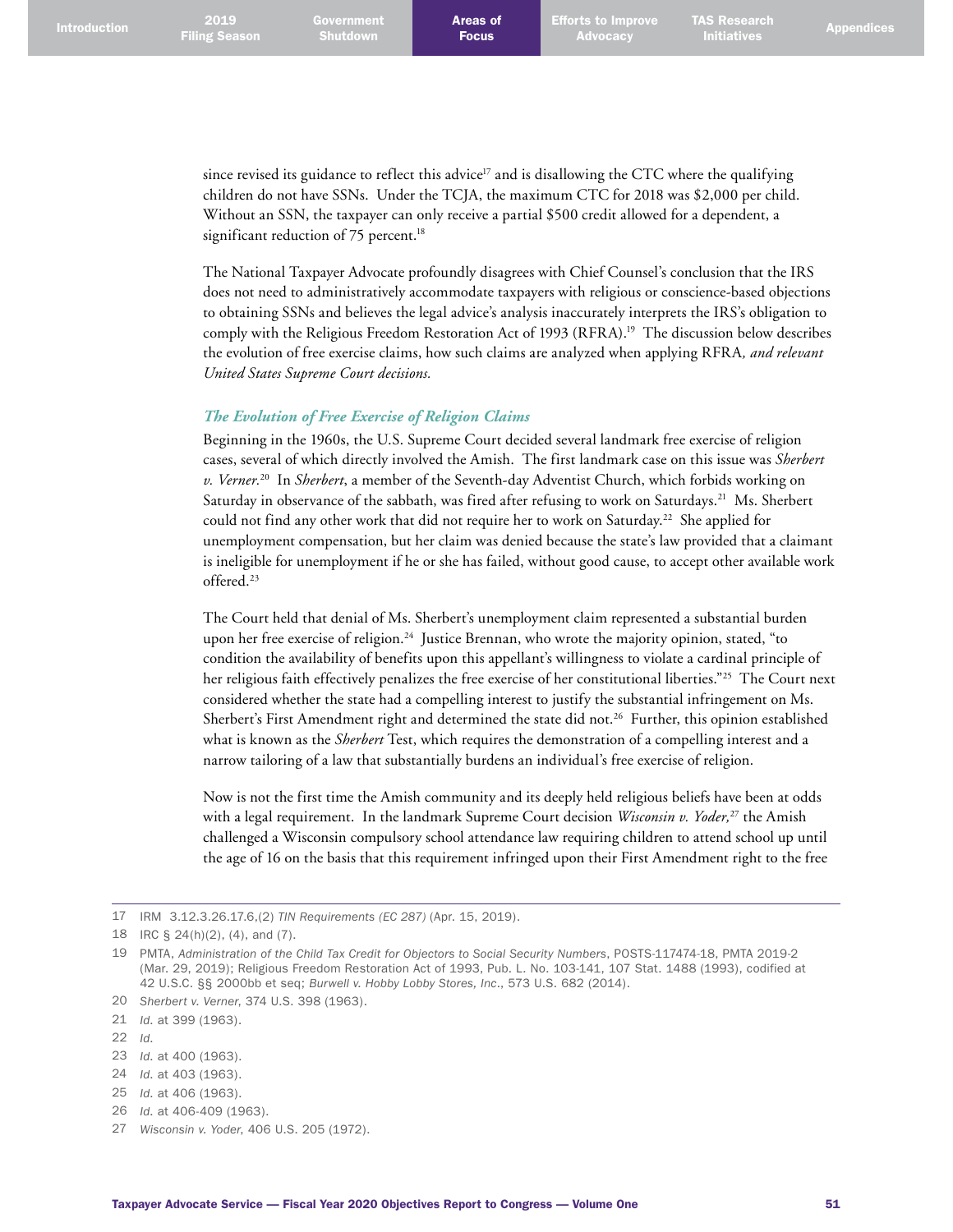exercise of religion. (Amish children do not attend school beyond eighth grade so they can learn the ways of the Amish faith.) The U.S. Supreme Court held that Wisconsin's compulsory school attendance law was unconstitutional when applied to the Amish, because it imposed a substantial burden on the free exercise of religion and was unnecessary to serve a compelling governmental interest.<sup>28</sup>

In 1982, the Supreme Court stepped back from its compelling interest analysis in *Yoder* and adopted a narrower test for free exercise of religion cases. In *United States v. Lee,* an Amish farmer who employed other Amish filed a refund suit claiming a refund of employment taxes paid, arguing that payment of Social Security taxes violated his First Amendment free exercise rights because the Amish oppose contributing to and benefiting from a national social security system. 29 The U.S. Supreme Court determined that requiring Amish employers to pay Social Security taxes was an infringement on their free exercise of religion, but further held that limiting religious liberty is permissible if the state shows doing so is essential to "accomplish an overriding governmental interest," (*i.e.*, the payment of tax)*.* 30 Having found that it would be difficult for the government to accommodate the comprehensive social security system with myriad exceptions flowing from a variety of religious beliefs and that the tax law was neutral in its general application, the Court held that this burden to the Amish religion was not unconstitutional. 31

The holding in *Yoder* was further eroded by the U.S. Supreme Court in *Employment Division, Department of Human Resources of Oregon v. Smith.*32 There, the Court held that the "right of free exercise does not relieve [an] individual of [the] obligation to comply with [a] valid or neutral law of general applicability on [the] ground that [the] law proscribes, or requires, conduct that is contrary to his religious practice."33 In so doing, it effectively overruled the compelling governmental interest standard of scrutiny applied in *Sherbert* and *Yoder.*<sup>34</sup>

Congress responded to this ruling by enacting the Religious Freedom Restoration Act in 1993. The stated purpose of the RFRA was as follows:

- 1. To restore the compelling interest test as set forth in *Sherbert*<sup>35</sup> and *Yoder*<sup>36</sup> and to guarantee its application in all cases where free exercise of religion is substantially burdened; and
- 2. To provide a claim or defense to persons whose religious exercise is substantially burdened by government. 37

The compelling interest test set forth in the RFRA provides:

(a) In General. Government shall not substantially burden a person's exercise of religion even if the burden results from a rule of general applicability, except as provided in subsection (b).

<sup>28</sup> *Wisconsin v. Yoder*, 406 U.S. 205 (1972).

<sup>29</sup> *U.S. v. Lee*, 455 U.S. 252, 257 (1982).

<sup>30</sup> *Id*. at 257-258 (1982).

<sup>31</sup> *Id*. at 259-260, 263 (1982).

<sup>32</sup> 494 U.S. 872 (1990).

<sup>33</sup> *Employment Division, Department of Human Resources of Oregon v. Smith*, 494 U.S. 872, 879 (1990).

<sup>34</sup> *Sherbert v. Verner*, [374 U.S. 398 \(1963\).](https://www.law.cornell.edu/supremecourt/text/374/398) Mary L. Topliff, Annotation, Validity, Construction, and Application of Religious Freedom Restoration Act (42 U.S.C.A. §§ 2000bb et seq.), 135 A.L.R. Fed. 121 (1996).

<sup>35</sup> *Sherbert v. Verner*, [374 U.S. 398 \(1963\).](https://www.law.cornell.edu/supremecourt/text/374/398)

<sup>36</sup> *Wisconsin v. Yoder*, [406 U.S. 205 \(1972\).](https://www.law.cornell.edu/supremecourt/text/406/205)

<sup>37</sup> 42 U.S.C. 2000bb-(b)(1), (2). Pub. L. 103-141, § 2, 107 Stat. 1488 (1993).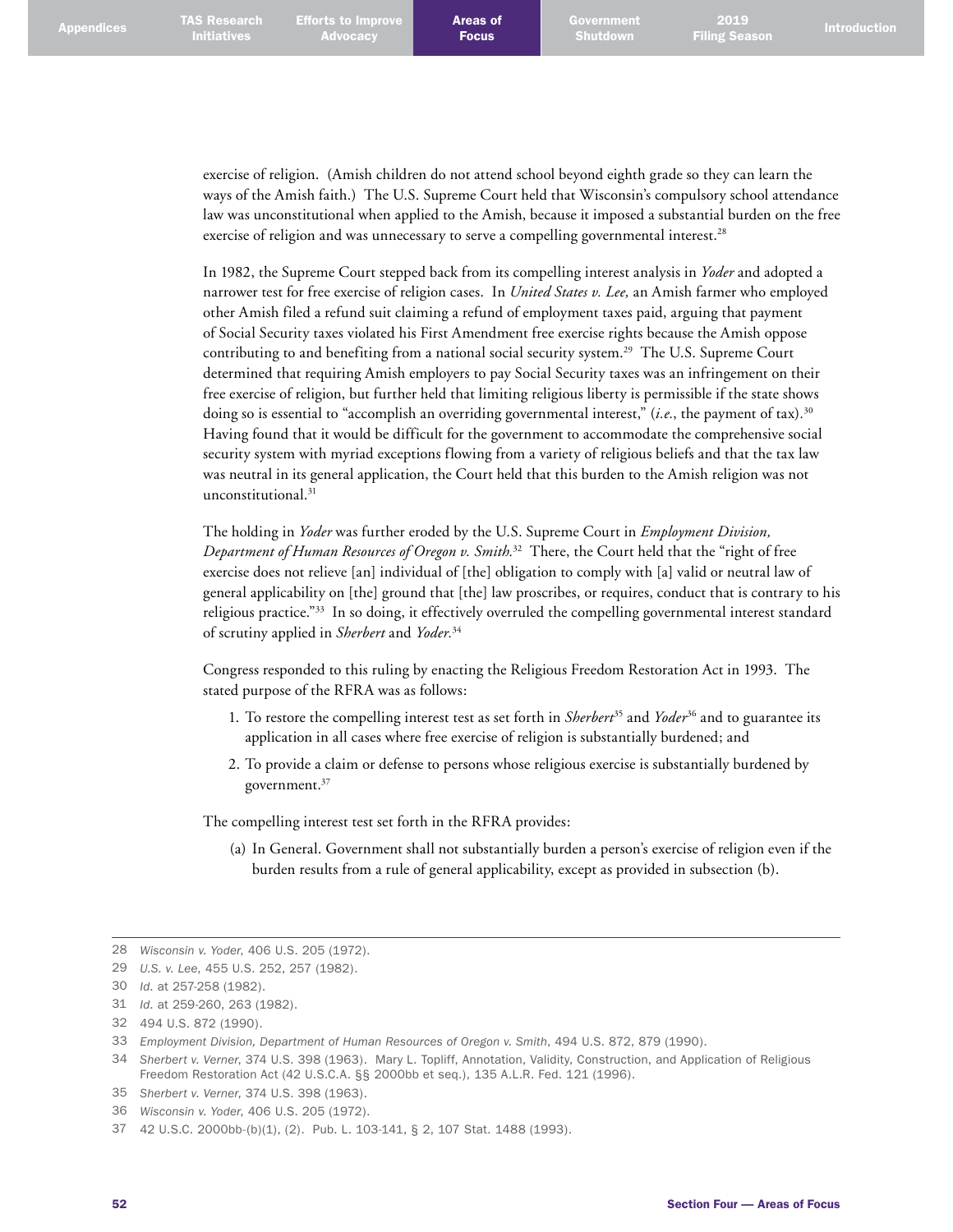- (b) Exception. Government may substantially burden a person's exercise of religion only if it demonstrates that application of the burden to the person—
	- (1) is in furtherance of a compelling governmental interest; and
	- (2) is the least restrictive means of furthering that compelling governmental interest.<sup>38</sup>

One of the most recent and significant cases where the standards set out in RFRA were applied to a federal law and a regulation was in *Burwell v. Hobby Lobby Stores, Inc.*39 The Court adopted a three-step analysis to determine how RFRA applies:

- Step 1: Whether the complainant was covered under RFRA;
- Step 2: Whether the government action or mandate "substantially burdens" the "exercise of religion" as defined under the Act; and
- Step 3: Whether the government action or mandate is *both* (1) in furtherance of a compelling governmental interest *and* (2) the least restrictive means of furthering that compelling governmental interest.

*Hobby Lobby* presented an opportunity for the Court to weigh a free exercise claim against the Patient Protection and Affordable Care Act's requirement that businesses' health insurance include coverage for contraception. Three closely held corporations and their owners asserted that such a requirement violated their religious beliefs. 40 The least-restrictive-means standard is exceptionally demanding, said the Court, and it was not satisfied that the government met that standard in this case.<sup>41</sup> The relevant inquiry is whether an agency is able to show that it lacks other means of achieving its desired goal without imposing a substantial burden on the exercise of religion. 42 The Court held that the Secretary of Health and Human Services had previously adopted other means by which the regulation could be complied with while not substantially burdening a person's free exercise of religion. 43 Additionally, the Court determined that failing to provide this alternative means of compliance would force the companies' owners to either violate their deeply held religious beliefs or honor those beliefs and ultimately pay a financial penalty of millions of dollars, thereby substantially burdening their free exercise of religion. 44

# *Applying the Religious Freedom Restoration Act to the Requirement That a Social Security Number Be Included on the Return for Each Dependent Where the Child Tax Credit Is Being Claimed*

The holding in *Hobby Lobby* illustrates that the Supreme Court expects agencies to conduct an RFRA analysis when developing administrative policies and procedures. Thus, when implementing IRC  $\S 24(h)(7)$ —or any statute—the IRS is obliged to consider whether implementation would run afoul of RFRA.

42 *Id.*

<sup>38</sup> 42 U.S.C. § 2000bb-1(a) and (b).

<sup>39</sup> *Burwell v. Hobby Lobby Stores, Inc*., 573 U.S. 682 (2014).

<sup>40</sup> The three closely held companies are Hobby Lobby Stores, Inc., Mardel, and Conestoga Wood Specialties Corporation (the owners of Conestoga Wood Specialties were members of the Mennonite faith).

<sup>41</sup> *Burwell v. Hobby Lobby Stores, Inc*., 573 U.S. 682, 728 (2014).

<sup>43</sup> *Id.* at 730-731 (2014).

<sup>44</sup> *Id.* at 682 (2014).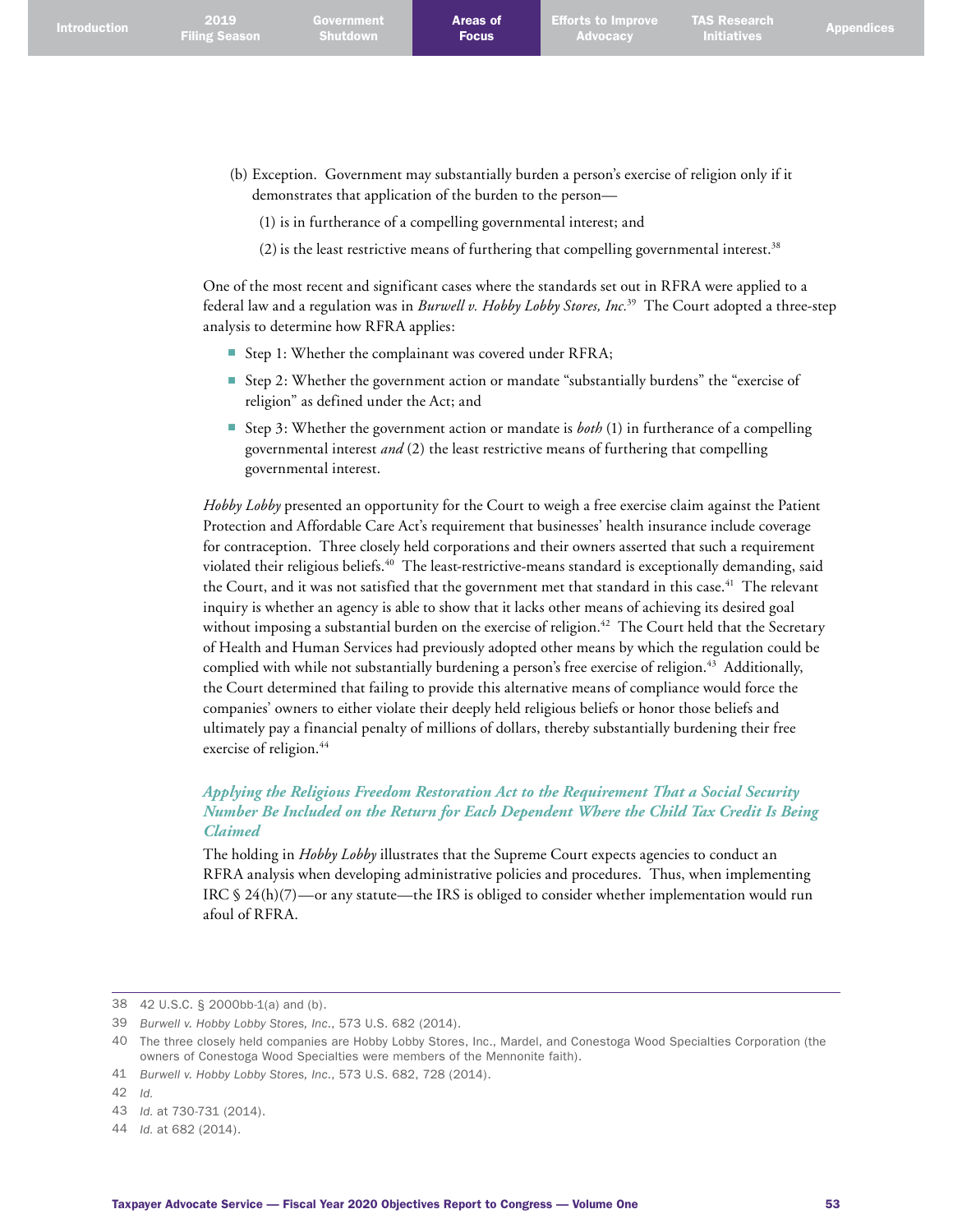When applying RFRA and the holding in *Hobby Lobby*, the IRS must consider whether there is a compelling governmental interest and, if so, how to achieve that compelling governmental interest in a manner that imposes the least restrictive burden on an individual's free exercise of religion. In Chief Counsel's advice, it rightly concludes that the IRS has a compelling governmental interest to ensure uniform and orderly tax administration and to prevent improper CTC claims.

 In support of its conclusion that the IRS "need not provide administrative relief for these taxpayers," Chief Counsel quotes *Hernandez v. Commissioner*, which in turn quoted *United States v. Lee*, as follows: "The tax system could not function if denominations were allowed to challenge the tax system on the ground that it operated in a manner that violates their religious belief." 45

Both the *Hernandez* and *Lee* cases cited by Chief Counsel were decided *before* the enactment of the RFRA, which explicitly reinstated the *Sherbert* compelling governmental interest test when analyzing how a federal law restricts an individual's free exercise of religion. As noted above, in *Sherbert*, the Court held the state's denial of unemployment compensation to a Seventh-day Adventist who was fired for refusing to work on Saturday, her Sabbath, was a violation of the Free Exercise Clause of the Constitution. 46 While acknowledging that the Free Exercise Clause "is not totally free from legislative restriction,<sup>"47</sup> the Court reasoned:

Here, not only is it apparent that appellant's declared ineligibility for benefits derives solely from the practice of her religion, but the pressure upon her to forego that practice is unmistakable. The ruling forces her to choose between following the precepts of her religion and forfeiting benefits, on the one hand, and abandoning one of the precepts of her religion in order to accept work, on the other hand. Governmental imposition of such a choice puts the same kind of burden upon the free exercise of religion as would a fine imposed against appellant for her Saturday worship. 48

The Court next considered "whether some compelling state interest enforced in the eligibility of the South Carolina [unemployment insurance] statute justifies the substantial infringement of appellant's First Amendment right." 49 The Court concluded there was none and noted:

Significantly, South Carolina expressly saves the Sunday worshipper from having to make the kind of choice which we here hold infringes the Sabbatarian's religious liberty. When, in times of "national emergency," the textile plants are authorized by the State Commissioner of Labor to operate on Sunday, "no employee shall be required to work on Sunday … who is conscientiously opposed to Sunday work, and if any employee should refuse to work on Sunday on account of conscientious … objections, he or she shall not jeopardize his or her seniority by such refusal or be discriminated against in any other manner." S.C. Code, § 644. No question of the disqualification of a Sunday worshipper for benefits is likely to arise, since we cannot suppose that an employer will discharge him in violation of this statute. The unconstitutionality of the disqualification of the Sabbatarian is thus compounded by

<sup>45</sup> *United States v. Lee*, 455 U.S. 252 at 260 (1982); *Hernandez v. Comm'r*, 490 U.S. 680, 699-700(1989).

<sup>46</sup> *Sherbert v. Verner*, 374 U.S. 398 (1963).

<sup>47</sup> *Id.* at 403 quoting *Braunfeld v. Brown*, 366 U.S. 599, 603 (1961).

<sup>48</sup> *Sherbert v. Verner*, 374 U.S. 398, 404 (1963).

<sup>49</sup> *Id.*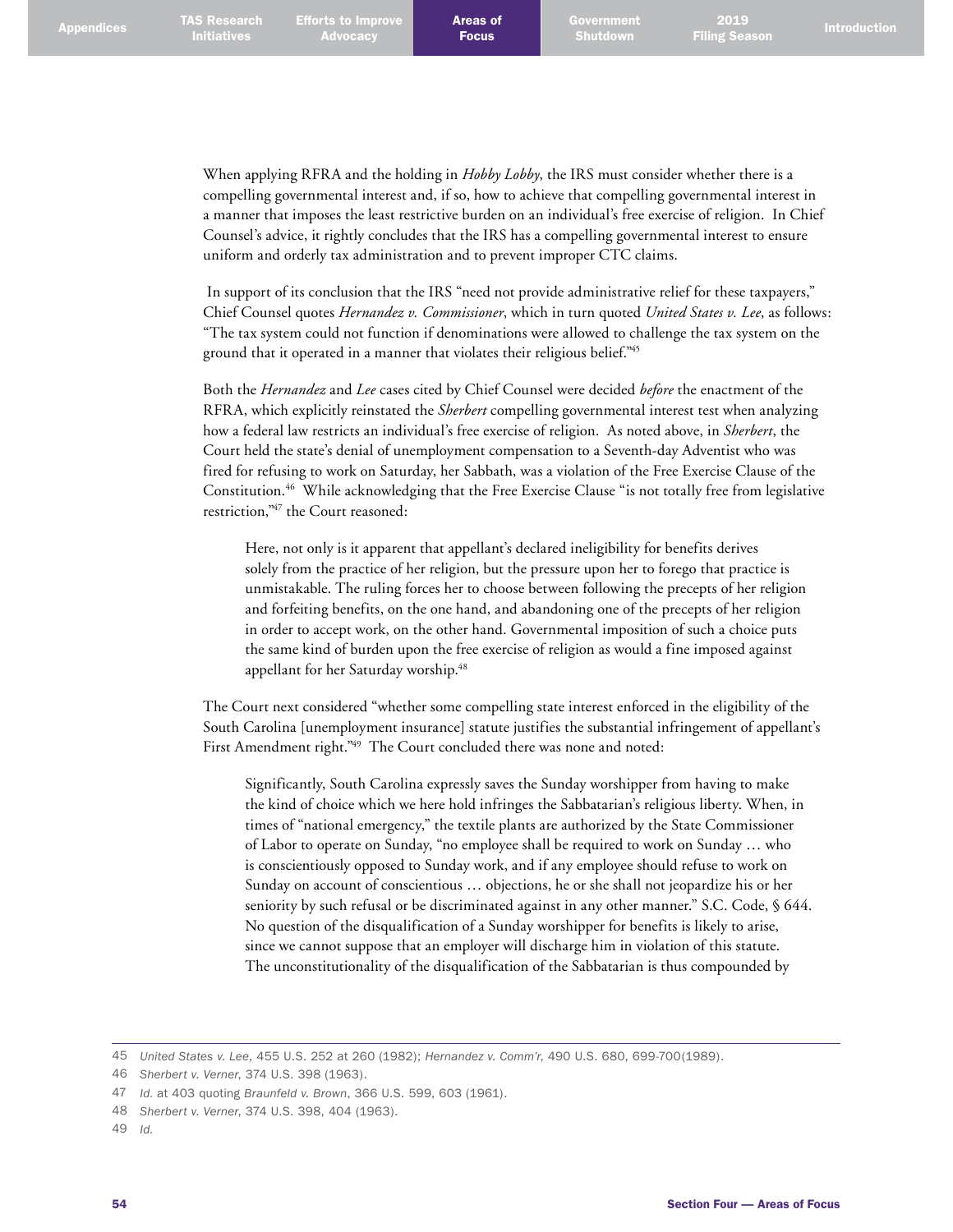Government Shutdown

TAS Research

the religious discrimination which South Carolina's general statutory scheme necessarily effects. 50

With respect to the Amish and the SSN requirement when claiming the CTC, Chief Counsel advice states, "… the least restrictive, and the only, means to further those compelling interests is to require a qualifying child's eligible SSN,"<sup>51</sup> relying on the language of IRC § 24(h)(7) as justification for its narrow interpretation of the least restrictive means analysis. And yet here, as in *Sherbert*, the government is applying this statutory requirement disparately between groups of taxpayers. Specifically, despite the statutory requirement that qualifying children have SSNs for taxpayers to claim and receive the CTC and Earned Income Credit (EITC), the IRS has put in place procedures that allow parents of children who were born and died in the same or consecutive tax years to claim these credits *even if they do not have an SSN for the child*. Internal Revenue Manual (IRM) 3.12.3.26.17.6, which was updated April 15, 2019, *after* the issuance of the Chief Counsel memo, states:

Allow the Child Tax Credit when the child's SSN is missing, and the child was **born** and **died** in the same or consecutive tax period if the taxpayers provide documentary support in the form of a copy of the birth certificate, death certificate, or hospital record …

Moreover, the IRS has provided guidance regarding these procedures to taxpayers in general, in the form of an FAQ on its website:

My child was born and only lived 40 minutes. Can this child be my qualifying child for the earned income credit and the child tax credit?

Answer

Yes, if you meet the requirements, you may claim:

1. The Earned Income Credit

2. The Dependency Exemption and/or Child Tax Credit

Specifically, in regards to claiming the Child Tax Credit, the FAQ states the following:

The child tax credit requires that you provide a valid SSN for your qualifying child. If you meet all of the other requirements to claim this credit and your child was born and died in 2018 and didn't have an SSN, instead of an SSN, you may enter "DIED" on column 2 of the Form 1040 and attach a copy of the child's birth certificate or a hospital record showing a live birth. 52

Thus, despite the IRS's position that it is *required* to deny CTC claims where a child does not have an SSN for religious reasons, it has miraculously found a way—and established a procedure—to permit CTC claims where a child does not have an SSN because the child was born and died in the same or consecutive years. As sympathetic as this second group of taxpayers is, it is not a protected class under the Constitution, and the RFRA does not apply to these taxpayers' circumstances. Thus, the IRS's own established procedures and public announcements demonstrate that its implementation of

<sup>50</sup> *Sherbert v. Verner*, 374 U.S. 398, 406 (1963).

<sup>51</sup> PMTA, *Administration of the Child Tax Credit for Objectors to Social Security Numbers*, POSTS-117474-18, PMTA 2019-2 (Mar. 29, 2019).

<sup>52</sup> IRS, *Frequently Asked Questions, Qualifying Child Rules 1*, [https://www.irs.gov/faqs/earned-income-tax-credit/qualifying-child](https://www.irs.gov/faqs/earned-income-tax-credit/qualifying-child-rules/qualifying-child-rules-1)[rules/qualifying-child-rules-1](https://www.irs.gov/faqs/earned-income-tax-credit/qualifying-child-rules/qualifying-child-rules-1) (last visited June 4, 2019).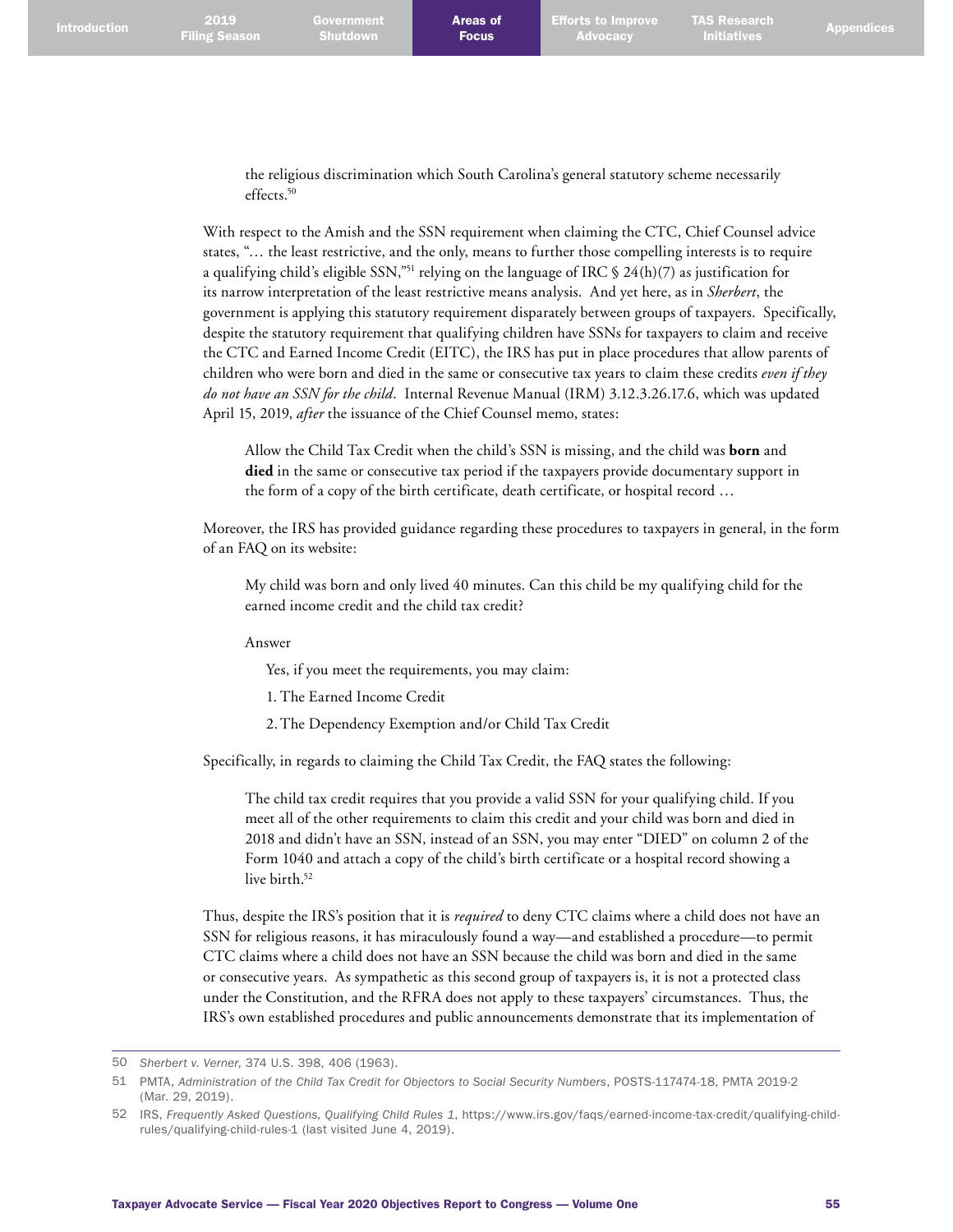IRC § 24(h)(7) is not consistent with a "valid or neutral law of general applicability." To the contrary, the IRS has carved out an exception to the law for an *unprotected class,* even as it says it is required to apply the law with no exceptions with respect to a protected class. Thus, Chief Counsel's decision seemingly stands legal reasoning on its head.

In response to our question about the justification for the discriminatory procedures described above, an official from Chief Counsel noted that the Social Security Administration will not issue an SSN to a deceased person, pointing out that the parent of a child who was born and died in the same year is unable to obtain an SSN for the deceased child, whereas religious objectors make a choice not to obtain an SSN, albeit in observance of their religious obligations. 53

The Social Security Administration's refusal to issue SSNs to deceased individuals in certain circumstances is irrelevant in the face of the plain statutory requirement invoked by Chief Counsel to deny religious objectors the CTC. 54 *Sherbert*, as incorporated into RFRA, requires the law to be neutral and generally applicable; if an exemption is offered to one, then it must be offered to everyone.

The procedures for claiming children born and deceased in the same year or consecutive years also exposes the fallacy of Chief Counsel's claim that:

In light of the unambiguous language of section  $24(h)(7)$ , the least restrictive, and indeed the only, means to further those compelling interests is to require a qualifying child's eligible SSN for CTC. The Service has no 'viable alternative' to implement this clear congressional mandate to require an eligible SSN for a qualifying child. 55

This conclusion is manifestly inaccurate, as the IRS has, in fact, found a "viable alternative" where children are born and die in the same or consecutive tax years.

Moreover, since about the mid-1980s there has been, and still is, a procedure whereby the IRS processes returns from religious and conscientious objectors claiming dependent exemptions without SSNs. 56 This procedure requires the taxpayer to file with his or her return a Form 4029, *Application for Exemption from Social Security and Medicare Taxes and Waiver of Benefits*, that has been approved by the Social Security Administration. Up until the IRS issued its new guidance disallowing CTC claims where Amish or Mennonite taxpayers' children did not have SSNs, the IRS required the taxpayer to provide detailed information and documentation demonstrating the existence, age, relationship, and residence of the child before the IRS processes the return. 57 This documentation is far in excess of what is required of parents of children who were born and deceased in the same or consecutive years. Thus, the

<sup>53</sup> Email dated May 31, 2019, on file with TAS.

<sup>54</sup> *See* Program Operations Manual System (POMS), RM 10225.080, *Policy on Social Security Number (SSN) Applications on Behalf of Deceased Persons, A. Assigning an SSN after death* (Mar. 10, 2017). The statement says the following for the situation of parents who request an SSN for a deceased child when an SSN was not requested through the normal procedures: "FOs (Field Officers) should not assign an SSN merely to process a claim for benefits to a denial or to obtain an SSN for a deceased child so that the parent(s) may claim the child as an exemption. For information on claiming exemptions, please visit IRS.gov."

<sup>55</sup> PMTA, *Administration of the Child Tax Credit for Objectors to Social Security Numbers*, POSTS-117474-18, PMTA 2019-2 (Mar. 29, 2019).

<sup>56</sup> These procedures still apply to late-filed returns for which the dependent exemption under IRC § 151 is still available.

<sup>57</sup> This documentation was enumerated in letter 3050C included a birth certificate, hospital medical record documenting the child's birth, or other public record documenting the child's birth, *and* school records on official letterhead, statement from a childcare provider either on company letterhead or notarized, statement from a government agency providing benefits to the child or verifying that the child is disabled, cancelled checks or statements verifying child support paid, or medical records or a written statement from the health care provider.